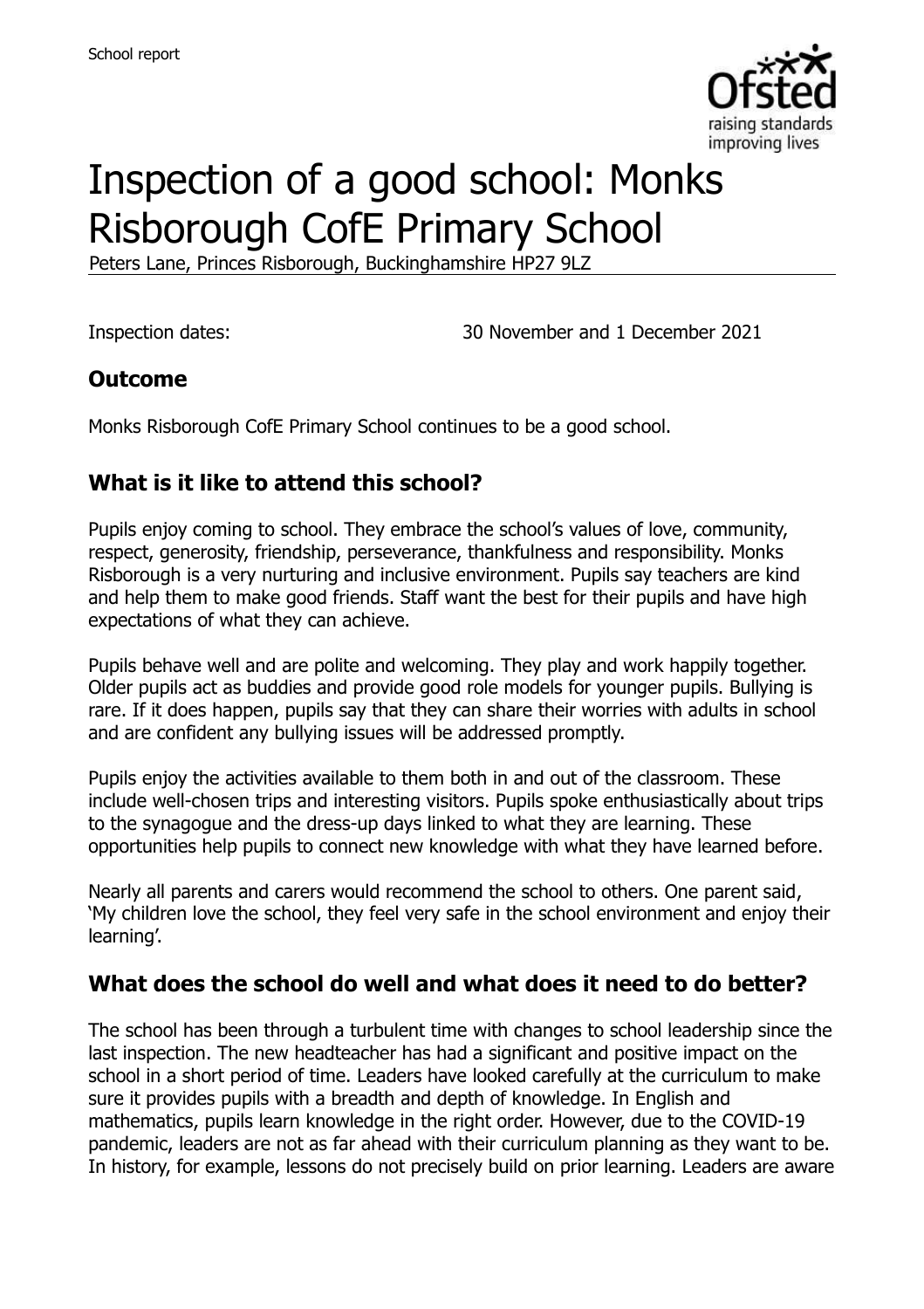

of this and are making changes to help teachers check how pupils remember previous knowledge.

Leaders have prioritised reading across the school. Over the last year, staff have changed the way that they teach phonics to ensure that pupils learn sounds and develop their reading skills in a systematic way. Well-trained staff deliver good-quality phonics lessons as soon as children start in the early years. Leaders are quick to spot pupils who start to fall behind and give them the help they need. Teachers share their love of stories, and their pupils talk enthusiastically about the stories they have listened to. Teachers have selected books that link to the wider curriculum, and pupils say these books are interesting and exciting. For example, in year 5, pupils are learning about the Vikings through reading 'Beowulf'.

The mathematics curriculum is carefully sequenced to ensure that pupils secure knowledge over time. In the Reception Year, play areas provide opportunities for children to talk about number and shapes. Teachers break down the work that older pupils need to do into small steps. Pupils can explain how their previous learning relates to new learning in mathematics. For example, Year 3 pupils can use their understanding of multiplication to learn about division. Several pupils told the inspector that mathematics was their favourite subject.

Leaders are committed to involving all pupils in every aspect of school life. Clear arrangements are in place to ensure that pupils' needs are met quickly. Staff work closely with outside agencies and specialist providers to ensure that pupils with special educational needs and/or disabilities (SEND) receive the support that they need. Leaders make sure that all pupils with SEND get strong pastoral support. For example, staff run nurture groups to help pupils understand their feelings and emotions.

Most pupils are well behaved in their lessons and around the school. Those who struggle to follow the teachers' instructions or find it hard to behave are supported well to learn to make the right choices.

Pupils enjoy taking on positions of responsibility, such as sports ambassadors and school council. They also enjoy representing the school at sporting events. The school supports local charities and pupils enjoy learning about their local community. Visitors to school and external trips help pupils learn about different cultures and religions. These experiences help to develop pupils' understanding of life beyond Monks Risborough.

Staff are proud to work at the school. There is a great team spirit at Monks Risborough, with staff supporting each other well and saying that leaders are considerate of their workload and well-being.

# **Safeguarding**

The arrangements for safeguarding are effective.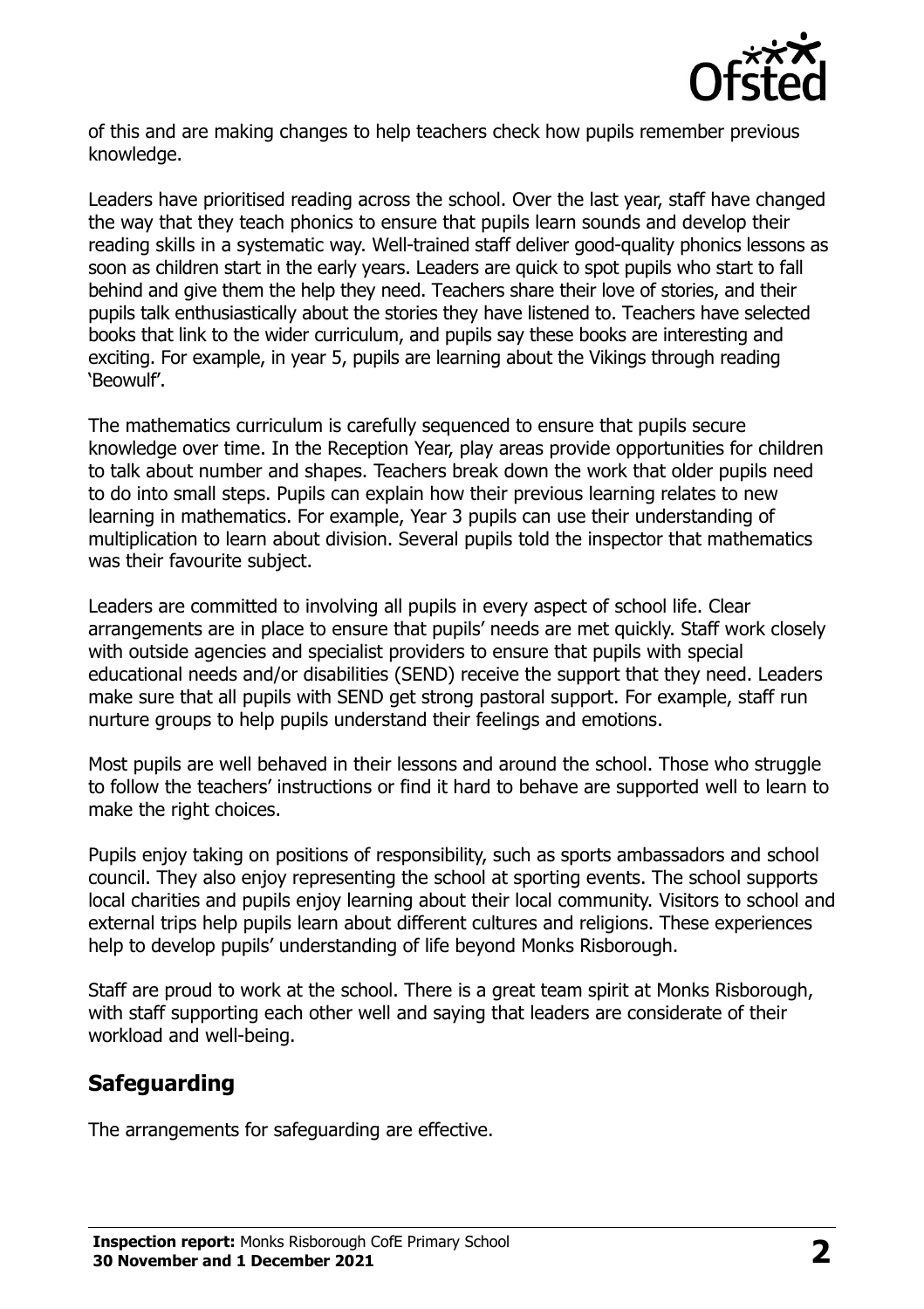

There is a strong culture to safeguard children at this school. Staff know their pupils very well and act in their best interests. Safeguarding training for all staff is up to date. Staff know what to do if they have any concerns or worries about pupils' welfare.

Governors monitor and challenge the school's safeguarding work. Appropriate checks are carried out on adults who work in the school.

Leaders use the curriculum to teach pupils how to keep themselves safe, for example when using the internet. Pupils say they feel safe, and parents agree.

#### **What does the school need to do to improve?**

# **(Information for the school and appropriate authority)**

■ The school's curriculum is not yet sufficiently well planned and sequenced in history, music and art. In these subjects, leaders should develop the curriculum planning to ensure learning builds on what pupils already know and understand. Leaders need to monitor carefully the actions already taken to revise next year's curriculum. This should include ensuring that all staff have the subject knowledge and expertise to implement the changes. For this reason, the transitional arrangements have been applied.

# **Background**

When we have judged a school to be good, we will then normally go into the school about once every four years to confirm that the school remains good. This is called a section 8 inspection of a good or outstanding school, because it is carried out under section 8 of the Education Act 2005. We do not give graded judgements on a section 8 inspection. However, if we find evidence that a school would now receive a higher or lower grade, then the next inspection will be a section 5 inspection. Usually this is within one to two years of the date of the section 8 inspection. If we have serious concerns about safeguarding, behaviour or the quality of education, we will deem the section 8 inspection as a section 5 inspection immediately.

This is the second section 8 inspection since we judged the school to be good in March 2012.

#### **How can I feed back my views?**

You can use [Ofsted Parent View](https://parentview.ofsted.gov.uk/) to give Ofsted your opinion on your child's school, or to find out what other parents and carers think. We use information from Ofsted Parent View when deciding which schools to inspect, when to inspect them and as part of their inspection.

The Department for Education has further [guidance](http://www.gov.uk/complain-about-school) on how to complain about a school.

If you are the school and you are not happy with the inspection or the report, you can [complain to Ofsted.](https://www.gov.uk/complain-ofsted-report)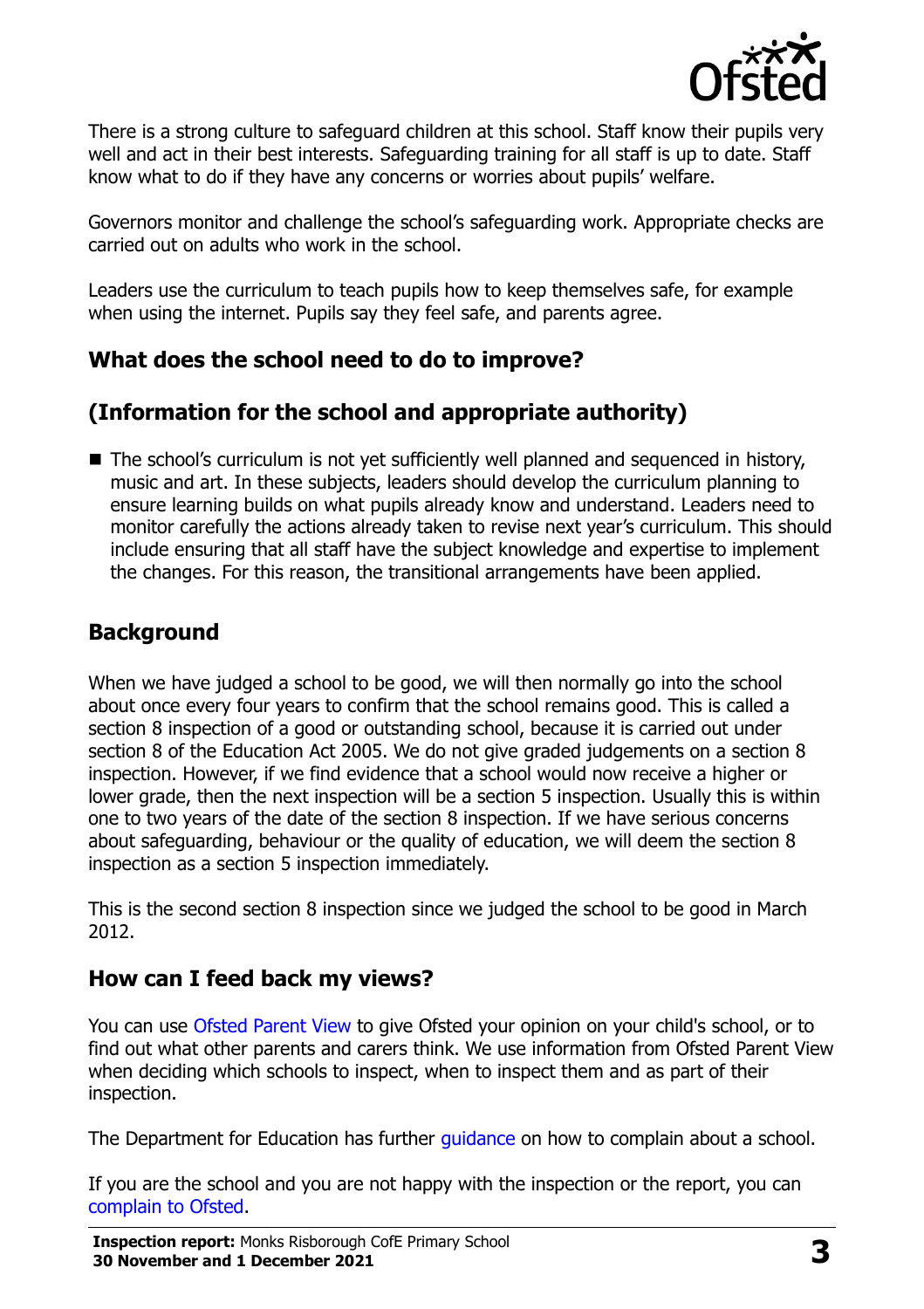

# **Further information**

You can search for [published performance information](http://www.compare-school-performance.service.gov.uk/) about the school.

In the report, ['disadvantaged pupils'](http://www.gov.uk/guidance/pupil-premium-information-for-schools-and-alternative-provision-settings) refers to those pupils who attract government pupil premium funding: pupils claiming free school meals at any point in the last six years and pupils in care or who left care through adoption or another formal route.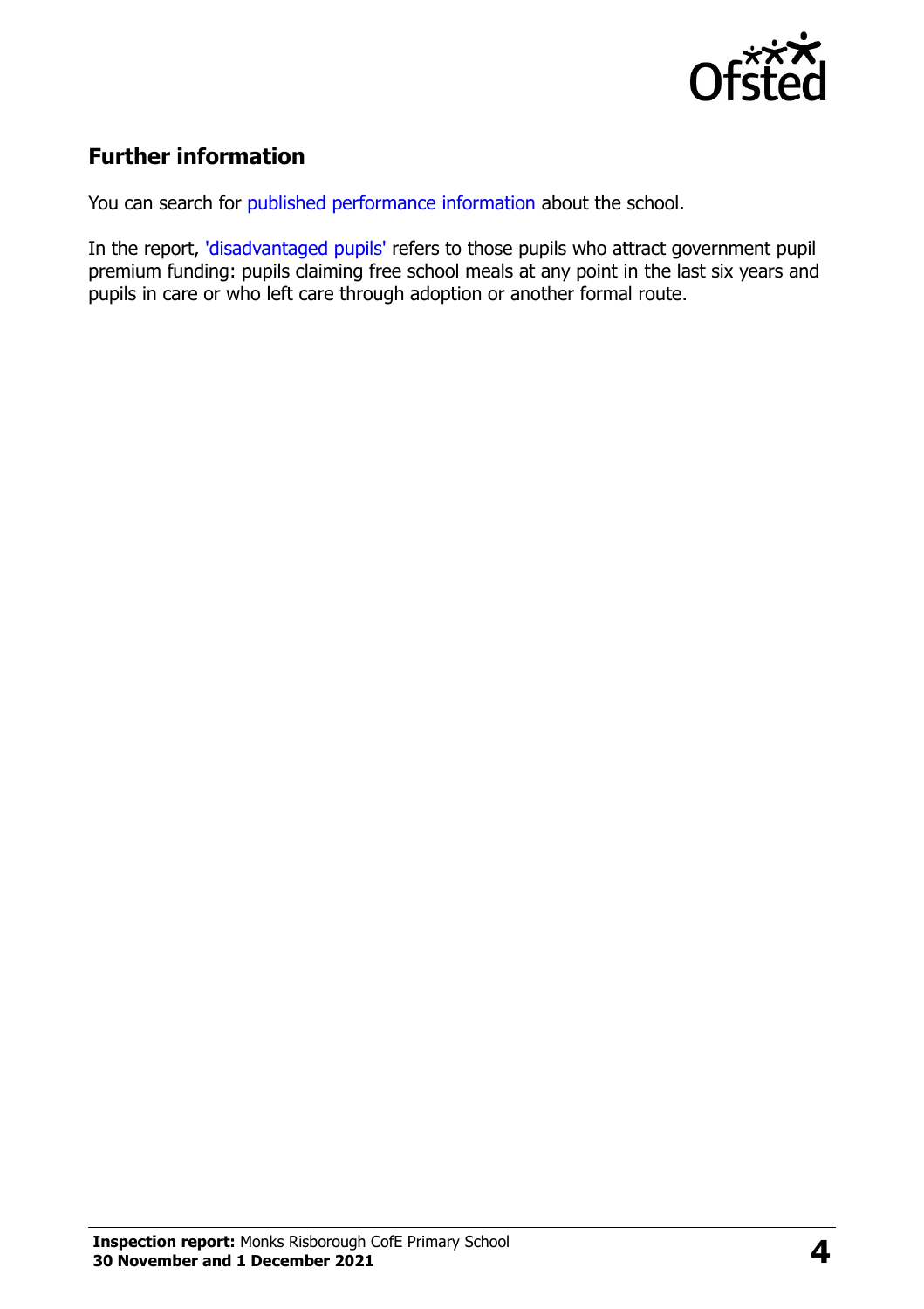

#### **School details**

| Unique reference number             | 110434                   |
|-------------------------------------|--------------------------|
| <b>Local authority</b>              | <b>Buckinghamshire</b>   |
| <b>Inspection number</b>            | 10200210                 |
| <b>Type of school</b>               | Primary                  |
| <b>School category</b>              | Voluntary controlled     |
| Age range of pupils                 | 4 to 11                  |
| <b>Gender of pupils</b>             | Mixed                    |
| Number of pupils on the school roll | 195                      |
| <b>Appropriate authority</b>        | The governing body       |
| <b>Chair of governing body</b>      | Colin Platt              |
| <b>Headteacher</b>                  | Amy Robinson             |
| Website                             | mrisborough.bucks.sch.uk |
| Date of previous inspection         | 12 October 2016          |

# **Information about this school**

- This is an average-sized primary school with one class in each year group.
- There have been leadership changes since the last inspection with the appointment of a new headteacher, two assistants headteachers and a new chair of governors.
- This school is a voluntary-controlled Church of England school in the diocese of Oxford. Its last section 48 inspection took place in March 2017.

# **Information about this inspection**

- This was the first routine inspection the school received since the COVID-19 pandemic began. The inspector discussed the impact of the pandemic with school leaders and has taken that into account in their evaluation.
- During the inspection, the inspector met with the headteacher and members of the local governing body. The inspector held telephone calls with the local authority and a representative from the diocese.
- The inspector carried out deep dives in reading, mathematics and history. For each deep dive, the inspector met with subject leaders, looked at curriculum plans, visited a sample of lessons, spoke to teachers, spoke to some pupils about their learning and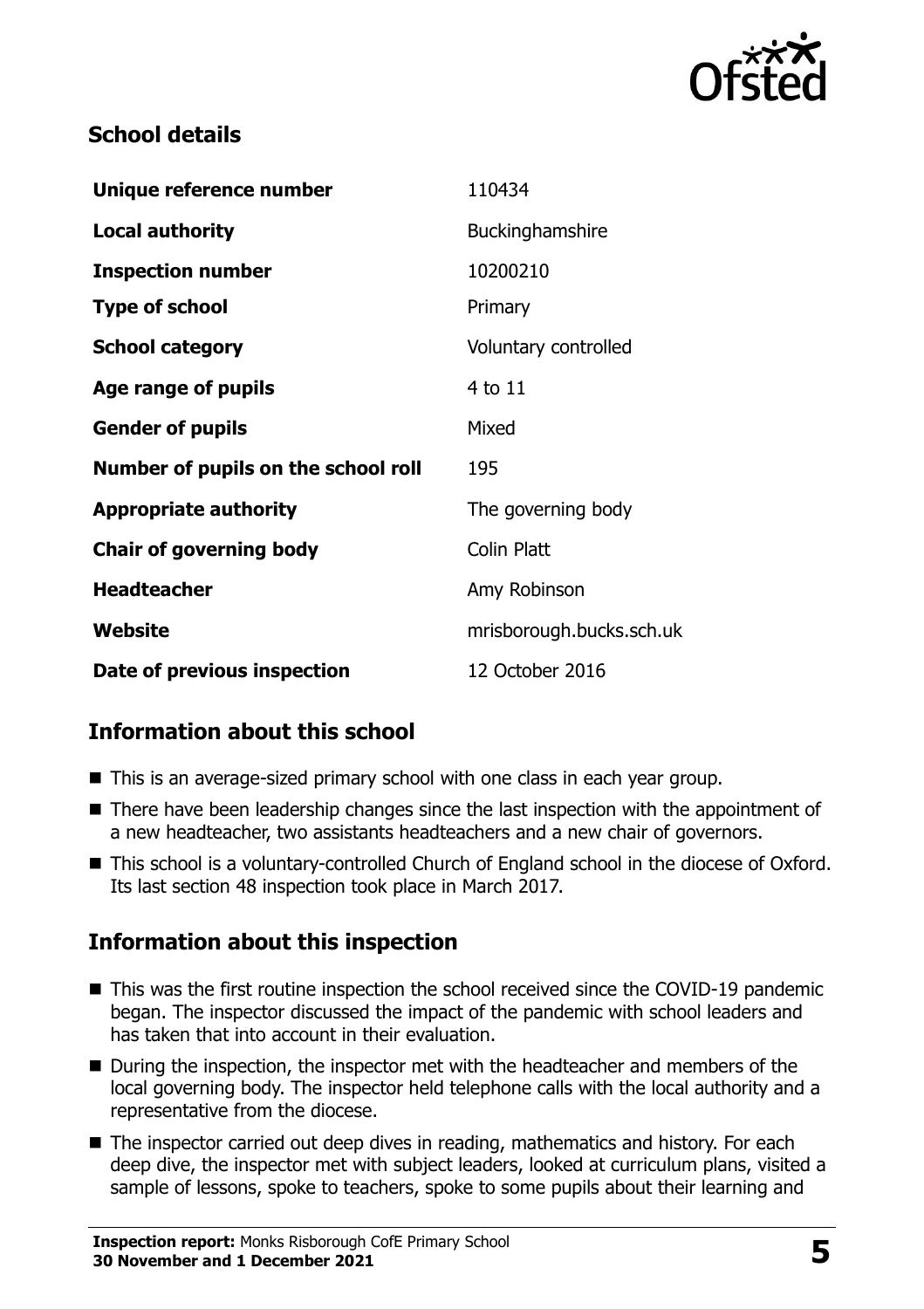

looked at samples of pupils' work. The inspector also looked at curriculum plans and spoke to leaders about other curriculum subjects.

- The inspector considered 68 responses to the Ofsted online survey, Parent View, including 41 free-text responses. They also considered 88 responses to Ofsted's confidential pupil online survey and 26 responses to the staff survey.
- To evaluate the effectiveness of safeguarding, the inspector looked at the school's training records, spoke with pupils and checked staff's safeguarding knowledge to ensure that pupils are safe. Meetings were held with the designated safeguarding lead and the school's special educational needs coordinator.

#### **Inspection team**

David Harris, lead inspector **Ofsted Inspector**